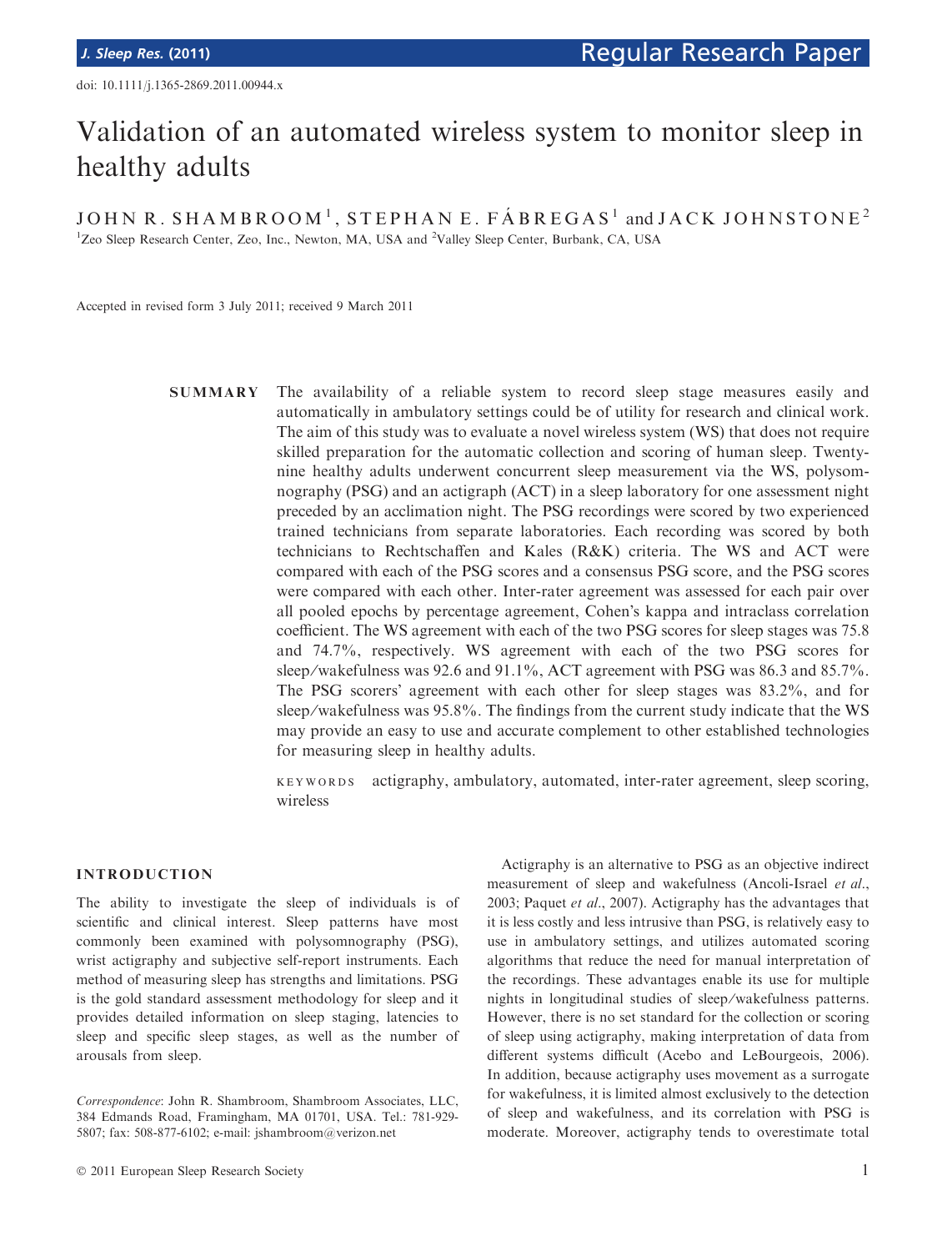sleep time (TST) in healthy and sleep-disordered subjects because actigraphy is prone to misinterpreting quiet wakefulness (e.g. lying in bed) as sleep (Kushida et al., 2001; Pollak et al., 2001).

Subjective sleep assessments are a common method for obtaining information about the sleep of subjects in research and clinical populations. Although sleep diaries and questionnaires offer a way to monitor sleep and habits easily and affordably over long periods of time (such as days or weeks), such instruments suffer limitations. The data collected by such means are subjective, and may not always be accurate reports of sleep in both healthy and sleep-disordered populations (Feige et al., 2008; Lichstein et al., 2006; Means et al., 2003). In addition, sleep diaries are limited to sleep and wakefulness with no ability to monitor sleep stage information. Subjective measures of sleep also, by nature, require subjects to schedule the time and effort to input data manually onto a form, making compliance challenging. The instruments used for subjective sleep assessments also vary widely within the literature, making comparisons between reports difficult.

The development and validation of low-cost, easy-to-use, portable sleep recording devices, with automated algorithms to distinguish among sleep stages and wakefulness, has important implications for sleep medicine and research. We evaluated a novel wireless system (WS), developed for monitoring sleep in the home and other environments (Zeo, Inc., Newton, MA, USA). The system utilizes a dry fabric headband for collecting a single-channel signal from the forehead, which is transmitted wirelessly to a base station where sleep stages are scored in real time by an automated algorithm. The resulting sleep stage information is available in summarized form at the conclusion of the night. The aim of the present study was to validate the WS prospectively by comparing sleep stage and sleep/wakefulness assessments to those measured by PSG and an actigraph (ACT) in the laboratory.

## METHODS

#### **Subjects**

Twenty-nine subjects were enrolled and completed the protocol. However, three consecutive sleep recordings were lost due to a technician error. Of the 26 remaining subjects, 50% were female and the average age  $[\pm$  standard deviation (SD)] was  $38 (\pm 13)$  years, ranging from 19 to 60 years. Inclusion criteria were as follows: healthy adults (18–65 years), with no physical or mental health complaints, with a body mass index between 18.6 and 30.0, and a willingness to abstain from alcohol, nicotine and illicit drugs for the 24 h prior to each recording. Reported presence of any sleep disorder, excessive daytime sleepiness, recent shift work or travel outside of the time zone within the prior month and pregnancy were exclusionary. The study protocol was approved by the Western Institutional Review Board of Olympia, Washington. Subjects provided written informed consent and were compensated for their participation in the study.

#### Protocol

Polysonographic, WS and ACT data were collected simultaneously for each subject for two nights occurring within a 1-week period. The first night was an acclimation night for subjects to adjust to sleeping with the equipment in a laboratory setting.

## The wireless system

The wireless system uses proprietary dry silver-coated fabric sensors in a headband (Fig. 1) to collect electrophysiological signals from the forehead with a single bi-polar channel located at approximately Fp1–Fp2. The electrophysiological signal includes contributions from the electroencephalogram (EEG), eye movements and the frontalis muscle. The headband is fully adjustable to accommodate use by different individuals and is worn such that it is tight enough to be secure, but loose enough to minimize discomfort.

The headband contains a 12-bit analog to digital converter and preprocessing unit which amplifies and filters the electrophysiological signal. The signal is captured at 128 samples per second and filtered within a second-order bandpass frequency of 2–47 Hz. The use of the dry sensor necessitates the use of a low frequency cut-off that is higher than the recommended 0.3 Hz, as the spectrum below 2 Hz is contaminated by excessive noise. The resulting signal is transmitted to a base station using an ultra-low-power propriety wireless protocol at 2.4 GHz.



Figure 1. The headband, about the size of a tennis headband, is comprised of three dry silvercoated fabric sensors and a sealed plastic enclosure containing electronics for signal sampling and transmission to a base station for processing.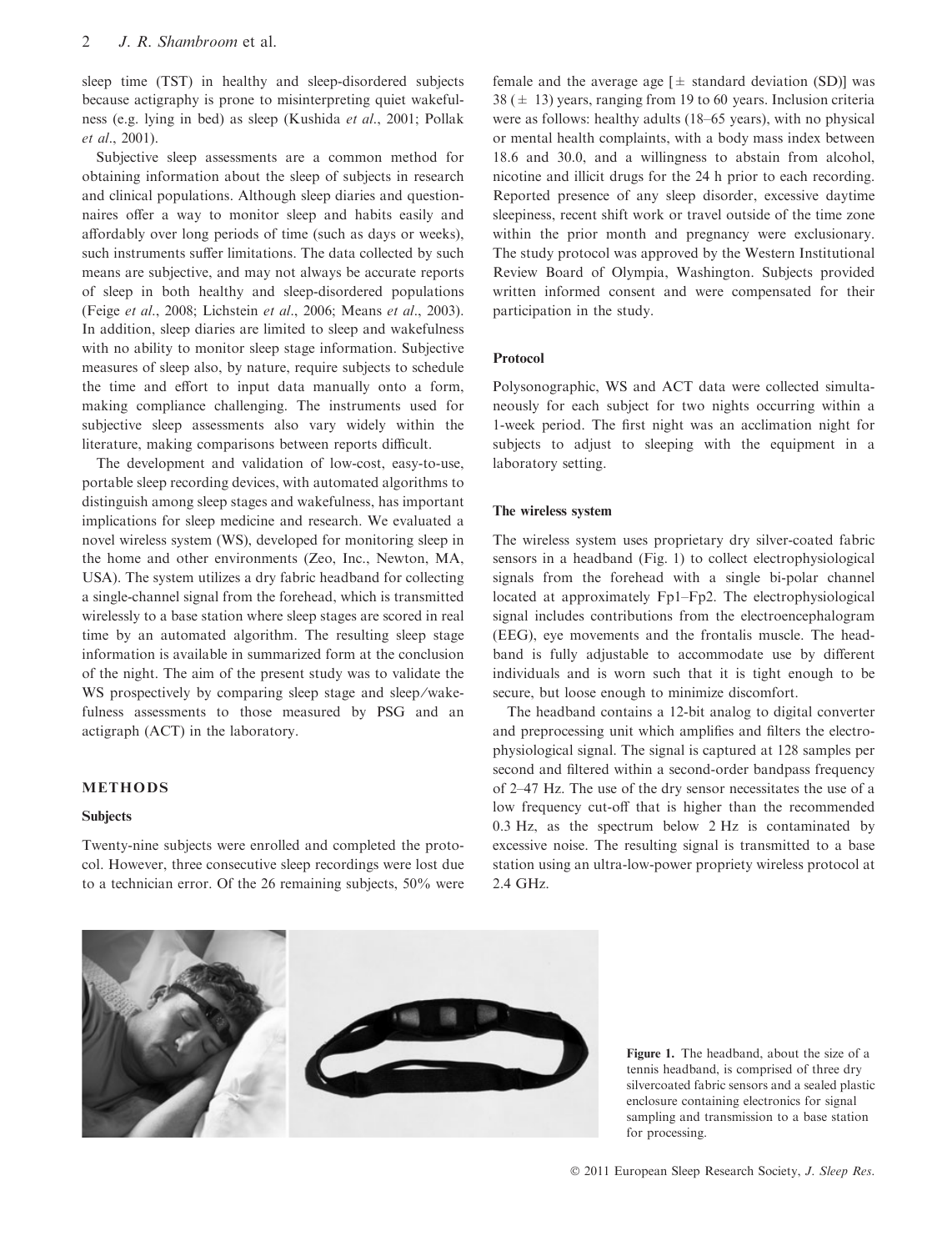A microprocessor within the base station calculates the sleep stage from the signal in real time utilizing artificial neural network technology. The neural network uses a combination of time and frequency dependent features derived from the signal to create a best estimate of sleep stage corresponding to those described by Rechtschaffen and Kales (R&K). A reduced set of sleep stages are reported that include: wakefulness, rapid eye movement (REM) sleep, light sleep (combined Stages 1 and 2), and deep sleep (combined Stages 3 and 4) (Rechtschaffen and Kales, 1968). Prior to training, the neural network does not have a priori information about the correlation of any time or frequency feature with sleep stage. Optimization of the algorithm through training compensates for the lack of information below 2 Hz by the inclusion of available features in the determination of sleep stage. A sleep stage is assigned to each 2-s interval of recording; these are then smoothed using a 2-min moving average window, and a result is reported once every 30 s.

A previously collected independent data set of nocturnal sleep recordings from 18 healthy adults, aged 21–60 years (33% female), was used for the training and optimization of the algorithm by iteratively improving the correlation between the algorithm output and the determination made by a human sleep scorer using R&K guidelines. The present analysis was conducted on a new data set using new sleep scorers. None of the subjects in the training set were included in the present analysis, and neither of the PSG scorers was involved in algorithm training.

#### Procedure

Polysomnography (Cadwell Easy III; Cadwell Laboratories Inc., Kennewick, WA, USA) was recorded using the standard 10–20 system electrode placement with a referential system montage (with the reference electrode placed at Cz). The sleep scoring montage included six EEG channels that were derived for offline scoring (F3-A2, F4-A1, C3-A2, C4-A1, O1-A2, O2-A1), left electro-oculogram (LOC-A2), right electro-oculogram (ROC-A1), a bi-polar submental electromyogram (EMG1–EMG2) and a respiration belt. The EEG and EMG channels were recorded at 200 samples  $s^{-1}$  and filtered within a bandpass frequency of 0.3–35 Hz. An ACT (Actiwatch 64; Mini Mitter Philips ⁄ Respironics, Bend, OR, USA) was placed on the subject's non-dominant wrist and the wireless system headband was undocked from the bedside display and placed on the subject's head. A sleep technician monitored each recording session by closed-circuit television with audio and streaming data from the PSG. Subjects were required to stay in bed for a minimum of 6 h and either awoke spontaneously or were awakened in the morning at their requested rise time. Lights out and lights on times were noted.

The three recording systems (PSG, WS and ACT) were timesynchronized before each recording. Polysomnography records were scored manually in 30-s epochs according to standard R&K criteria by two sleep scorers (PSG1 and PSG2). The two scorers were trained in separate laboratories: one is a registered

polysomnographic technologist trained for work in both clinical and research settings (PSG1), the other was trained exclusively for work in a research setting (PSG2). ACT data were collected in 30-s epochs and scored for sleep and wakefulness at medium wake threshold sensitivity (wakefulness threshold value of 40 activity counts), according to Actiware 5.0 software (Mini Mitter Philips ⁄ Respironics, Bend, OR, USA). Scored data for the WS were extracted from the flash memory card.

#### Data analysis

The WS was compared with the PSG data scored according to R&K criteria. For sleep stage comparisons, PSG data scored as Stage 1 and Stage 2 were combined into a single category for comparison with the WS 'light sleep'. Similarly, PSG data scored as Stage 3 and Stage 4 were combined into a single category for comparison with the WS 'deep sleep'. For sleep/wakefulness comparisons, PSG, ACT and WS records were analyzed with binary scores ( $0 =$  wakefulness,  $1 =$  sleep). Epochs that were scored by all three systems were included in analyses.

Pooled epoch-by-epoch agreement was established for sleep stages between the two PSG scorers and WS by calculating percent agreement and Cohen's kappa for each pair (WS versus PSG1, and WS versus PSG2, PSG1 versus PSG2). Cohen's kappa measures the agreement between two systems beyond what would be expected from chance alone (Cohen, 1960). A kappa value of 0–0.2 is considered essentially no agreement, 0.2–0.4 low agreement, 0.4–0.6 moderate agreement, 0.6–0.8 high agreement and 0.8–1.0 nearly perfect agreement (Landis and Koch, 1977). Contingency tables are provided for descriptive purposes showing the frequency of agreement ⁄ disagreement of epochs each system scored as wakefulness, REM sleep, light sleep or deep sleep. Percentage agreement and positive predictive values (PPV) for sleep stages were computed from the tables. Chi-squared analysis was used to assess differences in agreement between scorer pairs.

Sleep/wakefulness agreement was assessed by calculating percentage agreement and PPV for wakefulness and sleep for each pair (WS versus PSG1, WS versus PSG2, ACT versus PSG1, ACT versus PSG2). The percentage agreement and average PPV were also calculated to assess concordance between scorers (PSG1 versus PSG2).

A consensus score (PSGC) was derived from PSG1 and PSG2 wherein only epochs for which there was agreement between the two sleep scorers were included. This yielded the following additional pairs for analysis of sleep stages (WS versus PSGC) and sleep ⁄ wakefulness (WS versus PSGC, ACT versus PSGC).

Entire night agreement was established for sleep stages between the two PSG scorers and the WS by calculating percentage agreement, PPV for sleep stages and Cohen's kappa for each of the 26 subjects.

The following averaged nightly summary sleep measures were also calculated for each system: TST, sleep onset latency to the first epoch of sleep (SOL), latency to persistent sleep of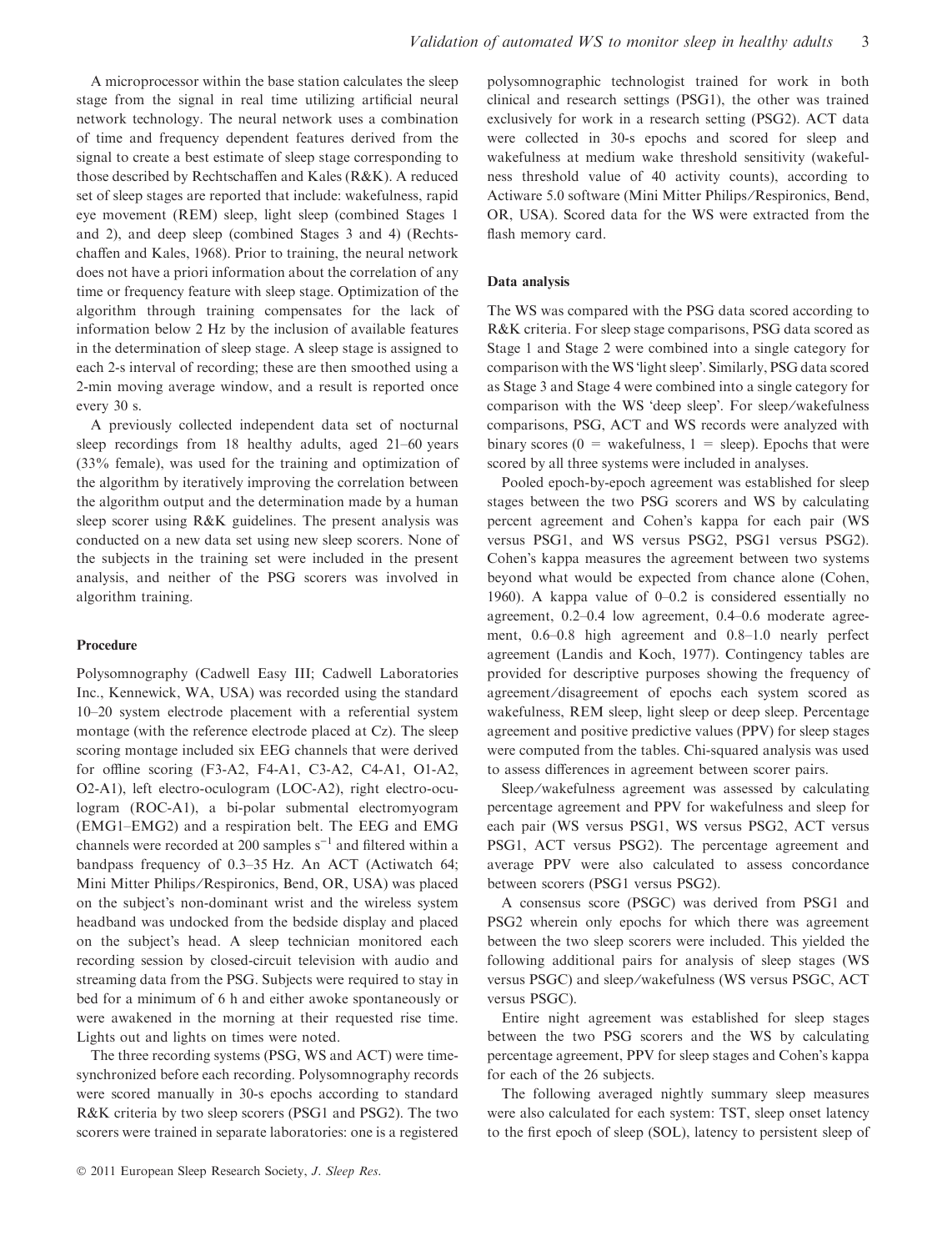10 continuous min (LPS), wakefulness after sleep onset (WASO), sleep efficiency (SE), the number of awakenings lasting at least 2 min (NA) and wakefulness time during sleep (WTDS) between the first and last sleep epochs in the recordings. In addition, the following summary statistics were calculated for PSG1, PSG2 and WS: time in REM sleep  $(T_{\text{REM}})$ , time in light sleep  $(T_{\text{light}})$ , time in deep sleep  $(T_{\text{deep}})$ and latency from the onset of the first epoch of sleep to the onset of the first epoch of REM sleep (REML). Normally distributed parameters ( $T_{\text{REM}}$ ,  $T_{\text{deen}}$ ) were tested by one-way repeated-measures analyses of variance (anovas). If the model was significant ( $P < 0.05$ ), individual pairs were compared by Tukey's honestly significant difference (HSD). Non-normally distributed parameters (determined by Shapiro–Wilk W tests, except  $T_{\text{REM}}$  and  $T_{\text{deen}}$ ) were tested by Kruskal–Wallis tests for variance. If the model was significant ( $P < 0.05$ ), individual pairs were compared by least significant difference between mean rank tests. Intraclass correlation coefficients (ICC) were calculated for each pair of scores for each summary measure to assess the agreements between systems. This method was chosen as the most appropriate method for assessing interobserver agreement, as it is sensitive to differences in the means of the observations (Fisher, 1954). Scatterplots were created comparing the WS and ACT to PSG. Pearson's correlation coefficient was calculated from the linear regressions.

# RESULTS

An example of a typical night of data collection from all recording systems (from a 41-year-old female) is presented in Fig. 2, and provides a heuristic view of the abilities of the WS and ACT to score sleep and wakefulness. Horizontal bars depict sleep over time from each of the four scores. Representative samples of the raw WS headband signal together with the PSG for each sleep stage is available online (Fig. S1).

#### Epoch-by-epoch sleep stage

The WS reported a sleep stage for 97.4% of the 20 098 epochs between lights out and lights on, reporting unknown for the remainder. Both PSG scorers reported on 99.9% of epochs. Thus all systems yield was 97.3%, and the corresponding 19 556 epochs were included in the analysis.



Consensus between the PSG scorers was achieved on a total of 16 262 epochs for sleep stage scoring and 18 733 epochs for sleep/wakefulness scoring. Agreement between the WS and PSGC was higher than between the WS and the individual scorers by at least 5% (Table 1).

Fig. 3 presents contingency tables showing the observed frequencies of the number of epochs each system scored as wakefulness, REM, light or deep sleep. Agreement between the WS and PSG1 and PSG2 was 62 and 56%, respectively, for wakefulness, 85 and 79% for REM sleep, 82 and 80% for light sleep, and 60 and  $67\%$  for deep sleep (Fig. 3a,b). The frequency of epochs scored as light sleep by the WS when either PSG scorer scored wakefulness was 18 and 23%, respectively, and the frequency scored as REM by the WS when either PSG scorer scored wakefulness was 16 and 18%. The frequency of epochs scored as light by the WS when either PSG scorer scored deep was 39 and 33%, respectively.

The WS system agreement with the consensus score PSGC for each stage was: wakefulness 64%, REM 86%, light 86%, deep 71% (Fig. 3c). The frequency of epochs scored as light sleep by the WS when the PSGC score was wakefulness was 15%, and the frequency scored as REM sleep by the WS when

|             | % Agreement | Cohen's kappa |  |
|-------------|-------------|---------------|--|
| WS          |             |               |  |
| versus PSG1 | 75.8        | 0.62          |  |
| versus PSG2 | 74.7        | 0.60          |  |
| versus PSGC | 81.1        | 0.70          |  |
| PSG1        |             |               |  |
| versus PSG2 | 83.2        | 0.74          |  |

Table 1 Pooled epoch-by-epoch sleep stage agreement between

Epoch-by-epoch percentage agreement and Cohen's kappa between pairs of systems for sleep staging.

WS, wireless system; polysomnography (PSG)1, PSG scorer 1; PSG2, PSG scorer 2; PSGC, PSG consensus score. PSG scored according to Rechtschaffen and Kales guidelines.

PSG1 PSG<sub>2</sub> **WS ACT** REM  $\blacksquare$  Wake Light Sleep  $\blacksquare$  Deep

Figure 2. Representative data from one subject (41 years, female). Total recording time = 6 hours 43 minutes. PSG1–PSG scorer 1, PSG2 – PSG scorer 2, WS – wireless system, ACT – actigraph.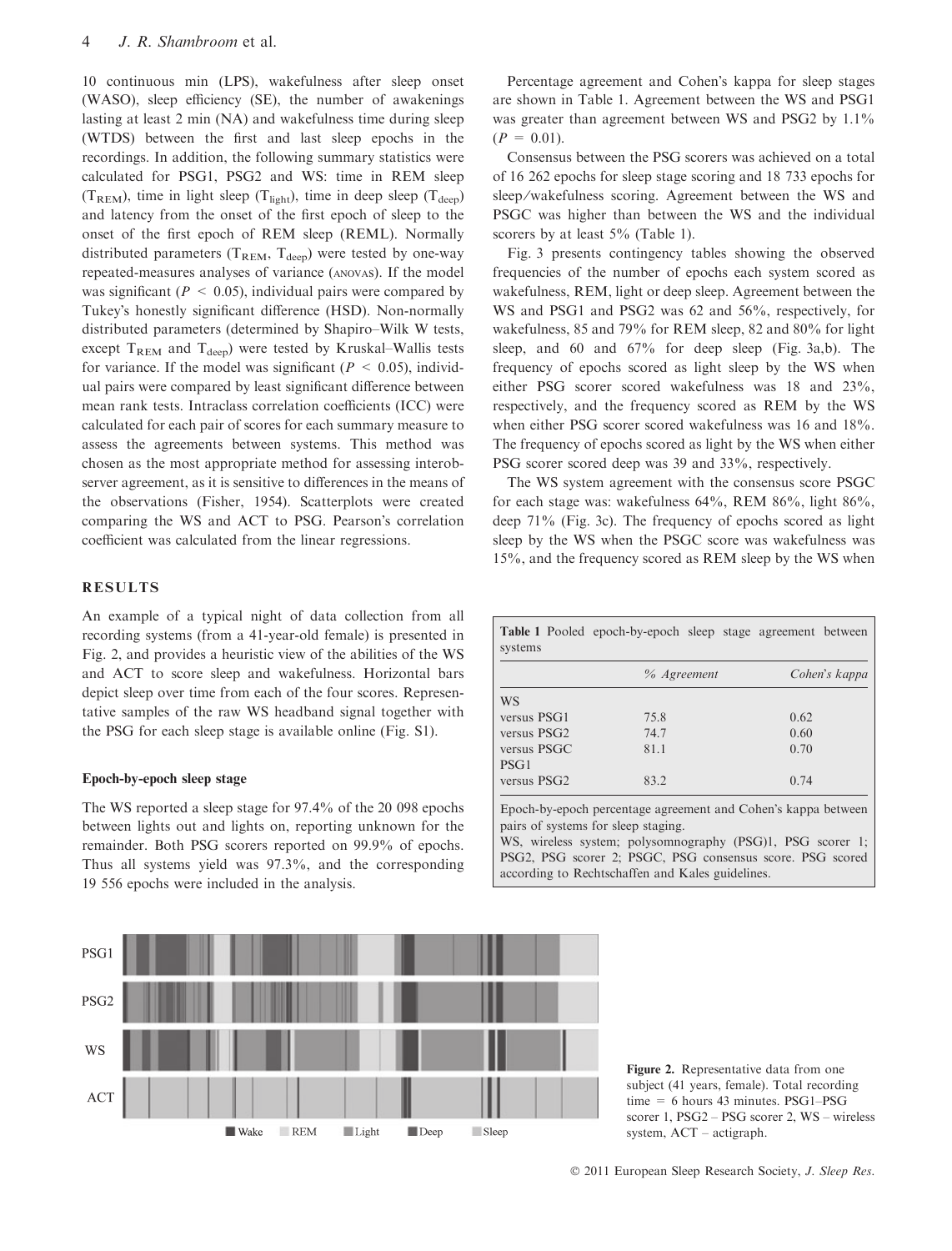

Figure 3. Contingency tables for sleep stage recording systems. Contingency tables for sleep stage scoring pairs. Each row and column represents a state scored by a recording system for each 30-s epoch. Elements along the main diagonal of the table (upper left to lower right) indicate those epochs for which both systems in the pair were in agreement. Conversely, elements off the main diagonal indicate those epochs for which the two systems were not in agreement. W: wakefulness; R: rapid eye movement sleep; L: light sleep; D: deep sleep; WS: wireless system:, polysomnography (PSG)1: PSG scorer 1; PSG2: PSG scorer 2; PSGC: PSG consensus score. PSG scored according Rechtschaffen and Kales guidelines.

the PSGC score was wakefulness was 17%. The frequency of epochs scored as light sleep by the WS when the PSGC score was deep sleep was 29%.

On an epoch-by-epoch basis, the average agreement between the scorers PSG1 and PSG2 (using the method proposed by Norman *et al.*, 2000) for each stage was: wakefulness  $86\%$ , REM 86%, light 85%, deep 70% (Fig. 3d). One of the scorers scored deep more frequently than the other (17 versus 10% of epochs).

The PPV for each sleep stage represents the probability that the PSG was in agreement with the determination of the WS for a given epoch. For wakefulness the PPV was (WS versus PSG1, WS versus PSG2, WS versus PSGC) 78.9, 80.5, 84.8%, REM sleep 66.8, 70.5, 74.4%, light sleep 79.1, 81.0, 85.6%, and deep sleep 74.2, 51.4, 69.1%.

#### Entire-night agreement

Box-plots of night-by-night distributions of sleep stage agreement and kappa are shown for each pair of scorers in Fig. 4. The average  $(\pm SD)$  entire-night sleep stage agreement for the 26 subjects was  $75.9\%$   $(7.0\%)$  for the WS versus PSG1, 74.7% (8.5%) for the WS versus PSG2, and 81.2% (7.4%) for the WS versus PSGC. The average agreement between PSG scorers was  $83.1\%$  (8.1%). Pearson's correlation coefficients by night with sleep stage were (WS versus PSG1, WS versus PSG2): REM sleep (0.69, 0.69), light sleep (0.64,  $(0.75)$ , deep sleep  $(0.71, 0.63)$ . Pearson's correlation coefficients for PSG1 versus PSG2 were 0.84 for REM sleep, 0.84 for light sleep, and 0.74 for deep sleep. Scatter-plots are available online (Fig. S2).

### Epoch-by-epoch sleep versus wakefulness

Percentage agreements and PPV for sleep and wakefulness are shown in Table 2. The WS comparisons against PSGC showed higher values for percentage agreement, PPV for sleep, and PPV for wakefulness versus the comparisons made against PSG1 or PSG2 alone.

Comparisons of ACT against the human scorers showed lower percentage agreements and PPV for sleep compared to the WS and lower PPV for wakefulness. ACT measures were not higher when comparisons were made against PSGC than for comparisons to either PSG1 or PSG2 alone.



Figure 4. Distributions of per subject entire night percentage agreement and Cohen's kappa for each pair of sleep stage scorers. Each box shows the median and inter-quartile range. The whiskers show the upper and lower adjacent values.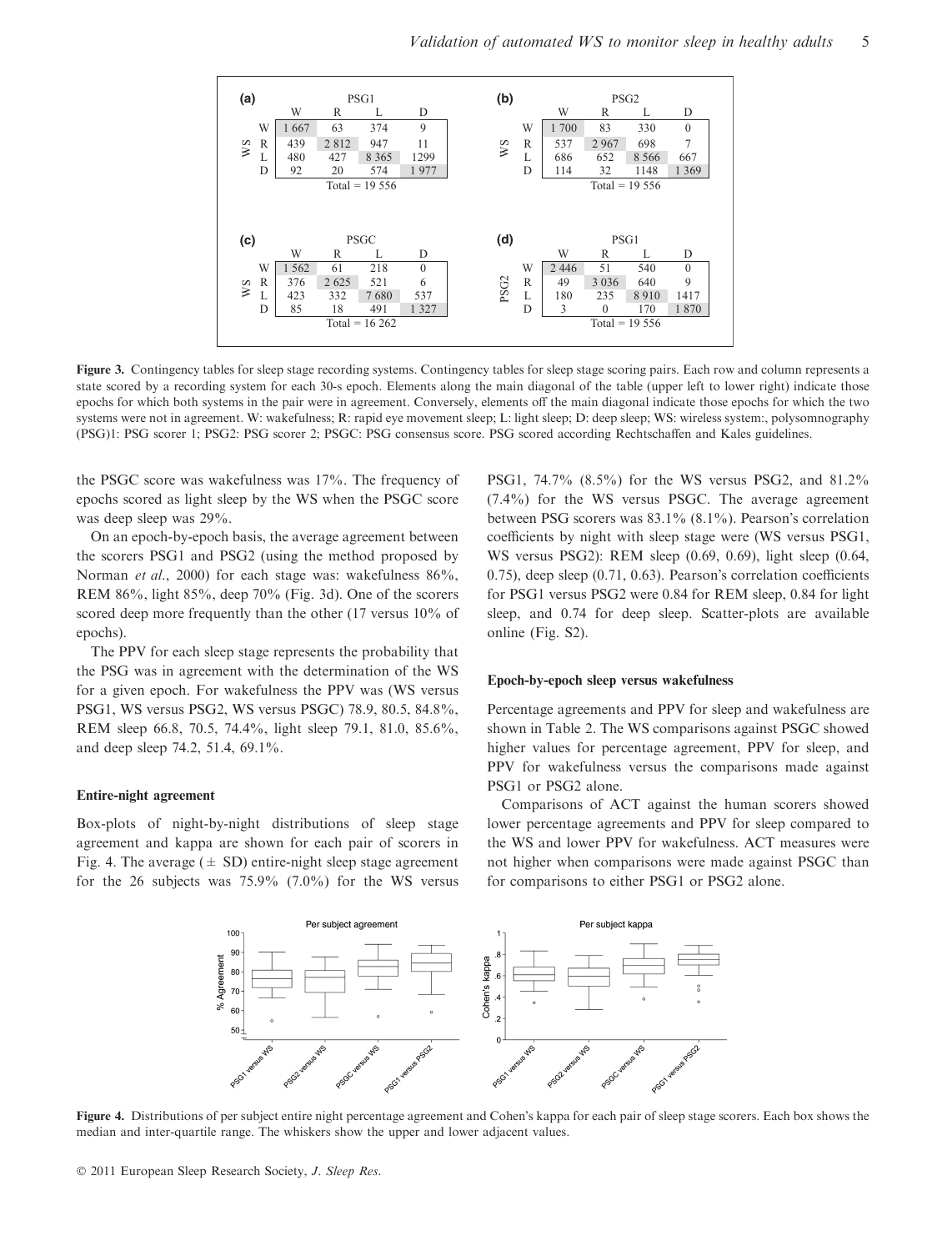| systems                 |             |                      | <b>Table 2</b> Epoch-by-epoch sleep/wakefulness agreement between |
|-------------------------|-------------|----------------------|-------------------------------------------------------------------|
|                         | % Agreement | PPV<br>Sleep $(\% )$ | PPV<br><i>Wakefulness</i> $(\% )$                                 |
| WS                      |             |                      |                                                                   |
| versus PSG1             | 92.6        | 94.2                 | 78.9                                                              |
| versus PSG <sub>2</sub> | 91.1        | 92.3                 | 80.5                                                              |
| versus PSGC             | 93.6        | 94.8                 | 83.5                                                              |
| ACT                     |             |                      |                                                                   |
| versus PSG1             | 86.3        | 90.5                 | 50.1                                                              |
| versus PSG2             | 85.7        | 89.2                 | 55.8                                                              |
| versus PSGC             | 87.6        | 91.2                 | 53.4                                                              |
| PSG1                    |             |                      |                                                                   |
| versus PSG <sub>2</sub> | 95.8        | 97.5                 | 85.6                                                              |

Epoch-by-epoch percentage agreement, PPV sleep, and PPV wakefulness between pairs of systems for sleep/wakefulness determinations.

PPV, positive predictive value; WS, wireless system; ACT, actigraph; polysomnography (PSG)1, PSG scorer 1; PSG2, PSG scorer 2; PSGC–PSG consensus score. PSG scored according to Rechtschaffen and Kales guidelines.

#### Summary sleep measures

Table 3 shows the nightly averaged sleep stage and sleep/wakefulness summary measures for all four recording systems. Kruskal–Wallis tests revealed significant effects of scorer on SOL (df = 3,  $\gamma^2 = 21.2$ ,  $P < 0.001$ ), LPS (df = 3,  $\chi^2 = 8.4, P < 0.05$ ), WASO (df = 3,  $\chi^2 = 8.2, P < 0.05$ ), NA

(df = 3,  $\chi^2 = 22.2$ ,  $P < 0.001$ ), WTDS (df = 3,  $\chi^2 = 7.9$ ,  $P < 0.05$ ) and REML (df = 2,  $\chi^2 = 26.7$ ,  $P < 0.001$ ), but no significant effects of scorer on TST [df = 3,  $\chi^2 = 4.4$ , not significant (NS)], SE (df = 3,  $\chi^2$  = 7.1, NS), or T<sub>light</sub> (df = 2,  $\gamma^2$  = 1.4, NS). Repeated-measures anovas revealed significant effects of scorer on T<sub>REM</sub> ( $F<sub>(2,25)</sub> = 9.21$ ,  $P < 0.001$ ) and T<sub>deep</sub>  $(F<sub>(2,25)</sub> = 13.83, P < 0.001).$ 

There was a significant difference in  $T_{\text{REM}}$  between the WS and PSG1 but not the WS and PSG2 (Table 3).  $T_{\text{deen}}$  measures differed significantly between the WS and each PSG scorer, and  $T_{deep}$  also differed significantly between the two PSG scorers. The WS significantly underestimated REML compared to both PSG1 and PSG2. There were no other significant differences in sleep ⁄ wakefulness measures between the WS and PSG scorers.

Actigraph significantly underestimated SOL compared to each PSG scorer, and LPS compared to PSG2. Actigraph also significantly overestimated NA compared to PSG1.

Table 4 shows that ICC values between the WS and PSG scorers were greater than or equal to 0.90 for TST and SE. The ICC for SOL between the WS and PSG scorers was between 0.40 and 0.50, as was the ICC between the PSG scorers. Latency to persistent sleep concordance was  $> 0.80$ , both between the WS and PSG, and between the two PSG scorers. Intraclass correlation coefficients values between ACT and PSG were at least 0.20 lower than the correlations of the WS to PSG for each measure.

Intraclass correlation coefficients values between the WS and PSG were between 0.50 and 0.75 for all sleep stage

| <b>Table 3 Summary sleep measures</b> |                           |                           |                          |                          |  |
|---------------------------------------|---------------------------|---------------------------|--------------------------|--------------------------|--|
|                                       | PSG1                      | PSG2                      | WS                       | ACT                      |  |
| $TST$ (min)*                          | 324.6(11.2)               | 317.7 (11.4)              | 335.4 (11.7)             | 336.9(8.3)               |  |
| SE(%)                                 | 86.1(2.6)                 | 84.1 (2.6)                | 88.9(2.7)                | 89.4(1.1)                |  |
| $SOL$ (min) $*$                       | 12.7 $(3.1)$ <sup>†</sup> | 9.7 $(2.0)^{\dagger}$     | 7.8(2.4)                 | 2.4 $(0.6)$ <sup>†</sup> |  |
| $LPS$ (min)*                          | 18.4(4.2)                 | 22.4 $(4.6)$ <sup>†</sup> | 17.4(4.0)                | 9.5 $(2.5)^{\dagger}$    |  |
| $WASO$ (min)*                         | 38.8(6.9)                 | 48.7(7.7)                 | 32.9(7.7)                | 36.8(3.1)                |  |
| $NA$ (#)*                             | $2.58(0.37)^{\dagger}$    | 4.46(0.66)                | 3.62 $(0.55)^{\text{T}}$ | $6.73 (0.66)^{†}$ .      |  |
| $WTDS$ (min) $*$                      | 33.8(5.8)                 | 43.7(6.8)                 | 31.2(7.4)                | 35.6(3.1)                |  |
| $T_{\rm REM}$ (min)*                  | 63.9 $(4.5)^{\ddagger}$   | 71.8(6.3)                 | $80.9(5.1)^{\ddagger}$   |                          |  |
| $T_{light}$ (min)                     | 197.3(8.3)                | 206.6(8.4)                | 203.3(9.0)               |                          |  |
| $T_{\text{deep}}$ (min)*              | 63.4 $(6.4)^{4.8}$        | 39.3 $(5.7)^{1.8}$        | $51.2 (5.4)^{4}$         |                          |  |
| $REML$ (min)*                         | 95.3 $(10.6)^{\ddagger}$  | 96.0 $(10.9)^{\ddagger}$  | $31.9(8.1)^{\ddagger}$   |                          |  |

Summary sleep measures for each recording system [mean  $\pm$  standard error of the mean (SEM)]. \*Significant main effects by analysis of variance (ANOVA) or Kruskal–Wallis ( $P < 0.05$ ). \*Significant main effects by ANOVA or Kruskal-Wallis ( $P < 0.05$ ), \*significant pairwise comparison between ACT and PSG1 and/or PSG2 ( $P < 0.05$ ), ‡significant pairwise comparison between WS and PSG1 and/or PSG2 ( $P < 0.05$ ), significant pairwise comparison between ACT and WS ( $P < 0.05$ ), <sup>§</sup>significant pairwise comparison between PSG1 and PSG2 ( $P < 0.05$ ). WS, wireless system; ACT, actigraph; polysomnography (PSG)1, PSG scorer 1; PSG2, PSG scorer 2; TST, total sleep time; SE, sleep efficiency; SOL, sleep onset latency; LPS, latency to persistent sleep; WASO, wakefulness after sleep onset; NA, number of awakenings; WTDS, wakefulness time during sleep;  $T_{\text{REM}}$ , time in rapid eye movement (REM) sleep;  $T_{\text{light}}$ , time in light sleep;  $T_{\text{deep}}$ , time in deep sleep; REML, REM latency. PSG scored according to Rechtschaffen and Kales guidelines.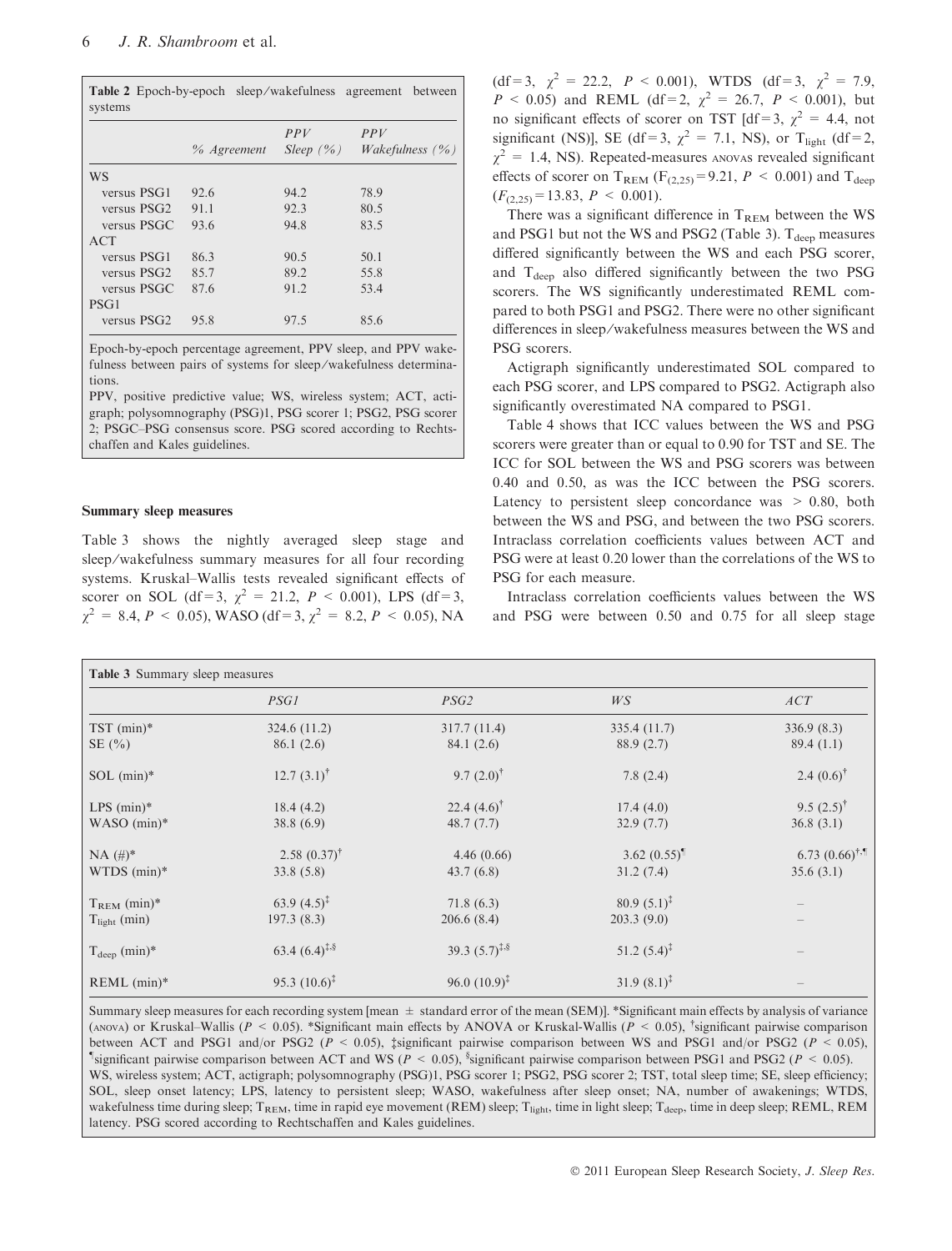| <b>Table 4</b> Sleep measure correlations |                |                |                   |                   |                  |  |  |
|-------------------------------------------|----------------|----------------|-------------------|-------------------|------------------|--|--|
|                                           | WS versus PSG1 | WS versus PSG2 | ACT versus PSG1   | ACT versus PSG2   | PSG1 versus PSG2 |  |  |
| $TST$ (min)                               | 0.95           | 0.92           | 0.60              | 0.63              | 0.98             |  |  |
| SE(%)                                     | 0.95           | 0.90           | 0.36              | 0.33              | 0.96             |  |  |
| SOL (min)                                 | 0.42           | 0.50           | $-0.07$           | 0.13              | 0.48             |  |  |
| $LPS$ (min)                               | 0.94           | 0.81           | 0.40              | 0.22              | 0.89             |  |  |
| WASO (min)                                | 0.90           | 0.85           | 0.21              | 0.14              | 0.92             |  |  |
| $NA$ (#)                                  | 0.60           | 0.69           | $-0.33$           | 0.05              | 0.39             |  |  |
| WTDS (min)                                | 0.85           | 0.82           | 0.30              | 0.23              | 0.90             |  |  |
| $T_{\text{REM}}$ (min)                    | 0.51           | 0.65           | $\qquad \qquad -$ | $\qquad \qquad -$ | 0.77             |  |  |
| $T_{light}$ (min)                         | 0.74           | 0.65           |                   |                   | 0.82             |  |  |
| $T_{\text{deep}}$ (min)                   | 0.65           | 0.57           |                   |                   | 0.52             |  |  |
| $REML$ (min)                              | 0.02           | $-0.06$        | $\qquad \qquad -$ |                   | 0.92             |  |  |

Intraclass correlation coefficients between each PSG scorer, WS and ACT. Coefficients range from  $-1$  to 1, with 1 representing perfect direct correlation, and 0 representing a complete lack of correlation.

WS, wireless system; ACT, actigraph; polysomnography (PSG)1, PSG scorer 1; PSG2, PSG scorer 2; TST, total sleep time; SE, sleep efficiency; SOL, sleep onset latency; LPS, latency to persistent sleep; WASO, wakefulness after sleep onset; NA, number of awakenings; WTDS, wakefulness time during sleep;  $T_{\text{REM}}$ , time in rapid eye movement (REM) sleep;  $T_{\text{light}}$ , time in light sleep;  $T_{\text{deep}}$ , time in deep sleep; REML, REM latency. PSG scored according to Rechtschaffen and Kales guidelines.

measures except for REML, where correlations to the PSG scorers were  $0.02$  and  $-0.06$ . ICC values between PSG scorers were greater than 0.75 for  $T_{\text{REM}}$  and  $T_{\text{light}}$ , and 0.52 for  $T_{\text{deep}}$ .

Fig. 5 shows scatter-plots of sleep ⁄ wakefulness measures per subject per night for TST, SE and WASO. The correlation between the WS and PSG was higher than the correlation between ACT and PSG for these measures.

# DISCUSSION

In the present study we observed good overall agreement between the WS and PSG sleep recordings scored according to R&K guidelines by two independent trained technicians. When comparing 'light' (Stages 1 and 2 combined), 'deep' (Stages 3 and 4 combined) and REM sleep, the epoch-byepoch agreement was above 74% with a kappa of at least 0.60. The per subject night-to-night variability in agreement of the WS to PSG was similar to the variability between the two human scorers, as seen in Fig. 4.

The agreement between the WS and PSG scorers varied somewhat by sleep stage. Specifically, agreement between the WS and PSG scorers on light sleep and REM sleep was reasonably high (between 79 and 85%), and comparable to the PSG scorers' agreements with each other (between 85 and 86%). Agreement between the WS and PSG on deep sleep was somewhat lower (between 60 and 67%), but this was consistent with the scorers' average agreement with each other of 70%. The finding that the PSG scorers were not in high agreement on deep sleep is also consistent with the finding of 69.3% by Norman *et al.* (2000), in their study of five scorers at three centers. The agreement between the WS and PSG scorers for wakefulness (between 56 and 62%) was substantially lower than the agreement between PSG scorers of 86%, and although the difference did not reach significance, WASO was scored less by the WS than PSG (see Table 3). Further, the PPV was lower for REM sleep than the other stages, and the contingency tables (Fig. 3) reveal that the WS scores REM sleep during periods of wakefulness or light sleep as scored by PSG. Refinements to the WS should concentrate on improving these areas of disagreement.

The WS significantly and substantially underestimated REML compared to PSG. There were nine nights for which the WS scored REM within the first 6 min of sleep, possibly indicating a tendency for the technology to score REM in the early lightest stage of sleep. There were six instances for which the WS scored REML within 2 min of either of the PSG scorers, but the WS tended to greatly underestimate REML in the remaining 11 nights. This may be due to the lack of independent EOG channels in the WS. The WS provides a reasonable estimate of aggregate sleep stage measures, although the low correlation of the WS to PSG for REML indicates that the current version of the WS may not be suitable for measuring the latency to REM sleep.

One consideration when evaluating the new automated system for scoring sleep is the state of PSG as the gold standard'. The rules for scoring sleep set forth by R&K have several weaknesses in the face of actually describing sleep as a biophysiological process (Himanen and Hasan, 2000). Interscorer reliability, even in best-case scenarios, rarely exceeds about 94%, and for scorers trained in different laboratories, as is the case in the present study, rates of about 85% agreement are generally found (Himanen and Hasan, 2000; Norman et al., 2000). Interpretation of results comparing a system to a gold standard that itself is inconsistent presents a challenge. The new sleep scoring standards set forth by the AASM (Iber et al., 2007) were intended, at least in part, to address the limitations of the old standard in terms of interscorer reliability, and show promise of improvement over R&K (Grigg-Damberger, 2009). For example, Danker-Hopfe et al. (2009) found that the new standards had significantly higher inter-rater reliability than R&K. Despite this, overall agreement rates in that study were still in the range of 82% and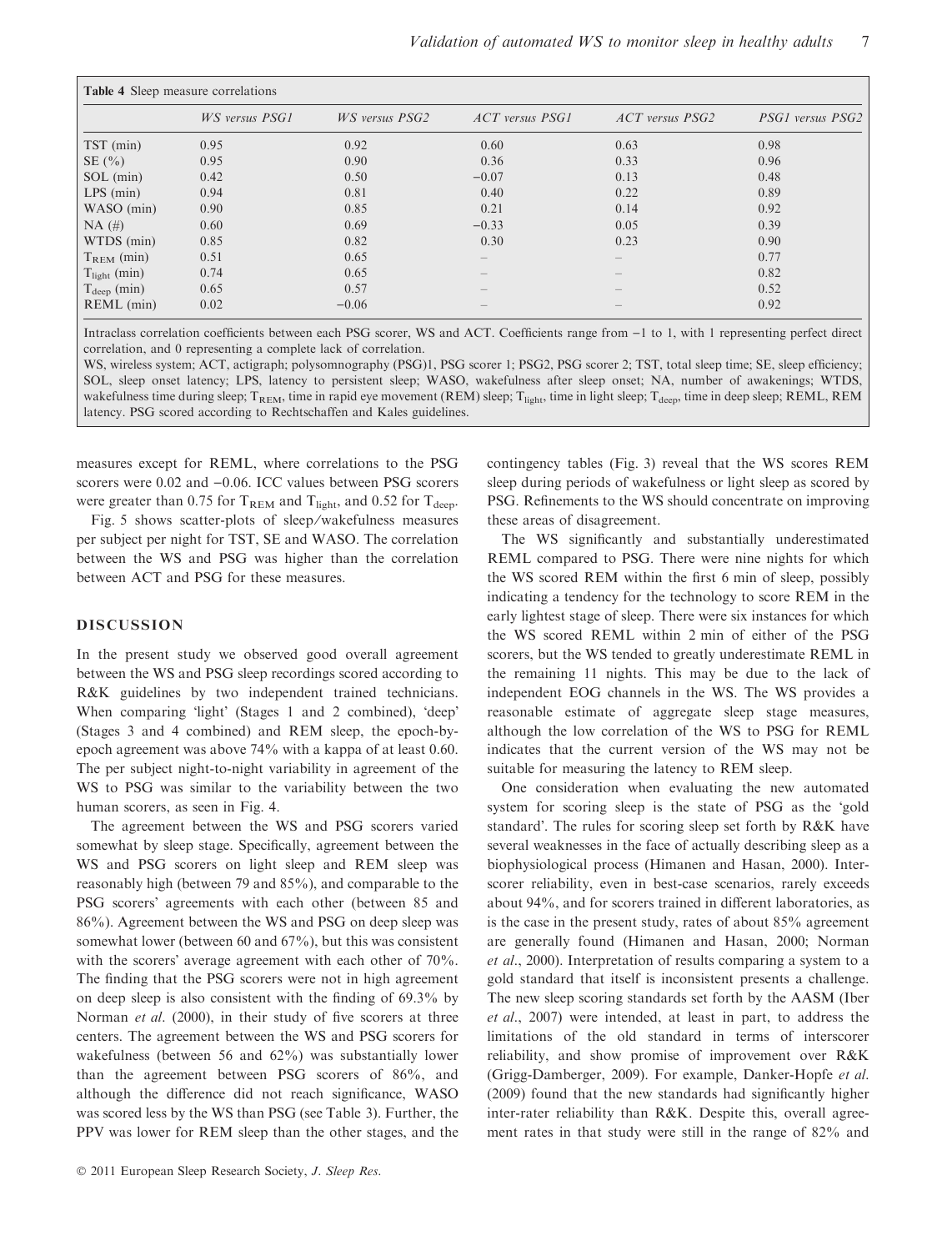

Figure 5. Scatter plots of sleep/wakefulness summary measures. Each point represents the estimate for one subject night by each of two scorers (PSG1 and PSG2). PSG1 – PSG scorer 1, PSG2 – PSG scorer 2, WS – wireless system, ACT – actigraph, TST – total sleep time, SE – sleep efficiency, WASO – wakefulness after sleep onset.

many of the same limitations of these rules as a gold standard still apply. Our results demonstrate that the WS accuracy is similar to but not quite as good as the two human scorers from different sleep centers compared to each other. This reduced accuracy compared to PSG may be a reasonable trade-off for the simplicity and ease of use of the WS in certain circumstances.

A common approach to dealing with inter-rater reliability is to use consensus scoring. This can be a laborious and timeconsuming process that requires two technicians to come to agreement on all scored epochs or a third scorer to come to a conclusion upon reviewing the efforts of two independent scorers (Anderer et al., 2005). In this study, we chose to include an analysis where the two human scorers agreed. Compared to true consensus scoring this method has disadvantages, namely the loss of information and risk for stage distribution bias. These risks were minimized in this study, because only 16.8% of epochs were removed from sleep stage analysis and only 4.2% of epochs were removed for sleep/wakefulness analysis, and because the distribution of stages was not affected significantly by the removal of disagreement epochs (see Fig. 3). The results of the epochby-epoch consensus comparison, as expected from traditional consensus scoring (Anderer et al., 2005), showed an improved performance of the WS against a truer gold standard. The 81.1% overall agreement and kappa of 0.70 for sleep stage scoring presents what may be considered a more meaningful assessment of the performance of the WS. Regardless, for many of the same reasons that actigraphy is generally accepted as a useful tool for measuring sleep (see, particularly, Tryon, 2004), the WS shows potential as an effective way to measure sleep.

The WS performed better than ACT in differentiating sleep from wakefulness by all measures, and especially PPV for wakefulness. These differences were especially pronounced for nights of low SE. The agreement of ACT with PSG in this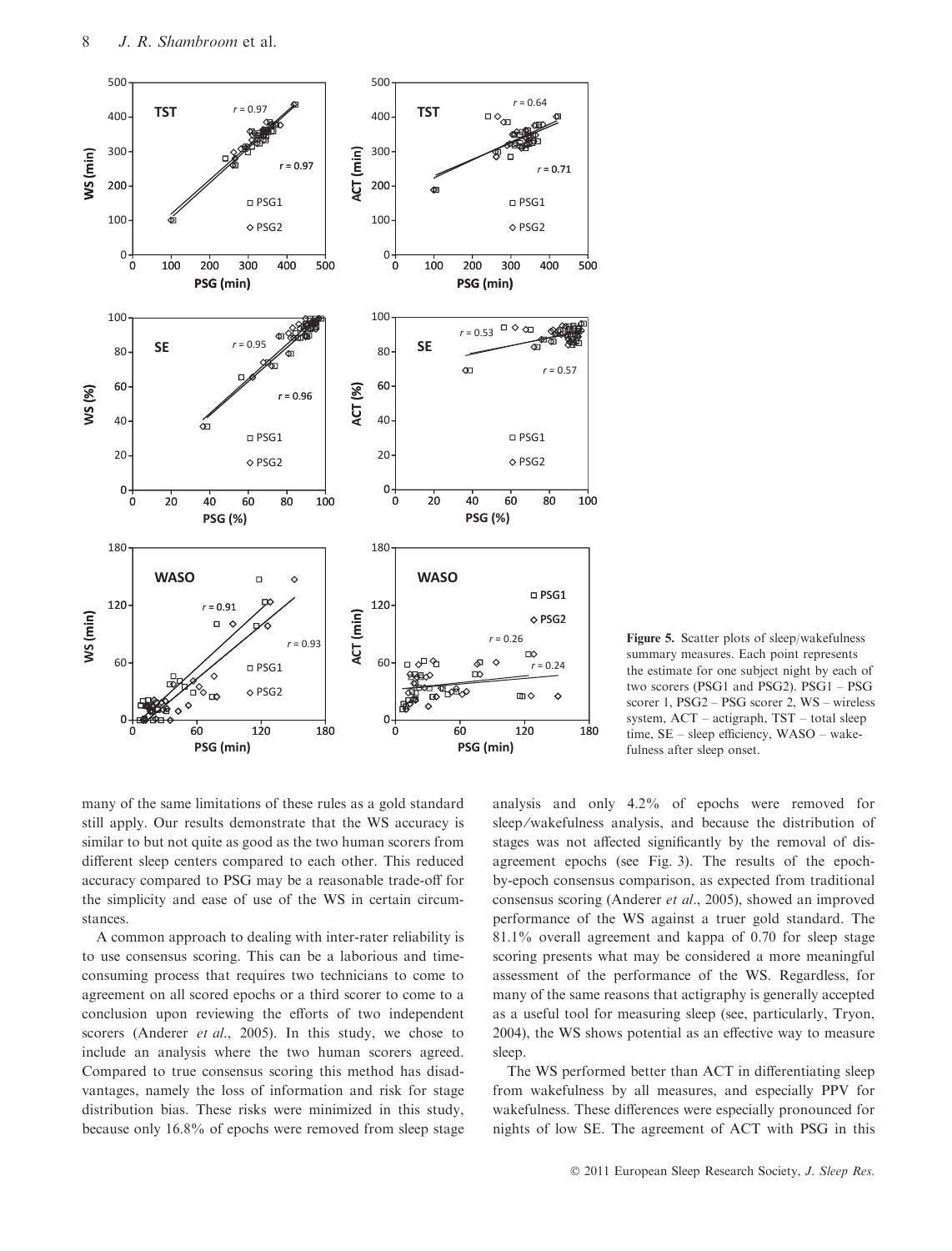study was consistent with findings from previous studies showing agreements ranging from 83 to more than 90% (Ancoli-Israel et al., 2003; Kushida et al., 2001; Paquet et al., 2007; Pollak et al., 2001). The correlations between ACT and PSG for summary variables were at the low end of the range described by Tryon (2004), who reported a range of 0.72–0.98 for TST, 0.56–0.91 for SE and 0.49–0.87 for WASO (Fig. 5). A high level of variability in actigraphic equipment and algorithms has been described in the literature (Acebo and LeBourgeois, 2006), and it is important to consider that different wakefulness threshold levels can affect the sensitivity and specificity to sleep and wakefulness (Paquet et al., 2007). A medium wake threshold algorithm was used in this study, and an improvement in performance may be expected with a logarithmic regression algorithm (Paquet et al., 2007; Pollak et al., 2001). This option was not available for the software and equipment used in this study.

Although all subjects in the present study were self-reported good sleepers, and were given a night to acclimate to the laboratory environment, there were still some cases where the sleep quality was low for reportedly healthy sleepers. Lower sleep quality may also have contributed to instances of lower performance of ACT, as it has been reported that concordance of ACT with PSG is lower in nights with lower SE (Ancoli-Israel et al., 2003; Kushida et al., 2001; Lichstein et al., 2006). In contrast, the WS performance was more consistent over the range in sleep quality, and for those sleep measures where the WS had a lower agreement with PSG, the two human scorers exhibited similarly low concordance with each other (for example, with SOL and NA). The differences here, between the WS and ACT, may be due to the fact that actigraphy uses movement or lack of movement as a surrogate to infer a state of wakefulness or sleep, respectively, whereas the WS uses signals coming directly from the brain to differentiate wakefulness and sleep. It is important to note that because of the temporal smoothing in the WS algorithm it is not suitable for scoring single epoch intervals of wakefulness or arousals.

Prior attempts have been made to automate the process of scoring sleep, and with some exceptions (Caffarel et al., 2006; Villa et al., 1998) results have been generally encouraging (Park et al., 2000; Pittman et al., 2004; Schaltenbrand et al., 1996). Although these systems provide some advantage over manual scoring, they still require substantial time and cost in terms of equipment, set-up and trained expertise because of the need for full PSG. Further advantages could be gained with a system that also requires fewer signals, less expertise and is less obtrusive to the subject. The results of the present study suggest that the WS performs comparably to other systems that have attempted simple recording methods for automated sleep staging, such as Automatic Sleep EEG Analysis (ASEEGA) (Berthomier et al., 2007), C STAGE (Prinz et al., 1994) and a two electro-oculogram (EOG) montage tested by Virkkala et al. (2007). These other systems utilize traditional wired electrodes, requiring preparation and technical expertise. The WS, on the other hand, uses a dry fabric headband that

requires no preparation, and has the potential to fill a need for a simple way to record sleep.

There are some limitations of this study which should be considered when evaluating the WS. Only one night's data was analyzed from each subject, all of whom were between 19 and 60 years of age. Internight intrasubject variability was not established, and information about the ability of the WS to score sleep in younger and older populations cannot be inferred from these results. The study subjects were selfreported healthy sleepers, and the WS performance in other populations should not be inferred from these results. Also, these data were collected in a laboratory setting. Additional studies evaluating the WS in the natural in-home environment are needed. The WS yield was slightly lower than the yield for PSG. This may have an effect on the accuracy of certain sleep summary measures on nights with missing epochs. However, given that widespread use of PSG in the home is impractical, this trade-off seems reasonable.

We conclude that the WS shows promise as a relatively accurate system for scoring sleep. The WS incorporates many of the benefits of PSG and actigraphy in one system, and may find utility as an alternative in certain circumstances. With additional validation in broader populations the WS may represent a useful tool for sleep medicine and research.

## ACKNOWLEDGEMENTS

The authors would like to acknowledge Paolo DePetrillo and Benjamin Rubin for their work in pioneering the wireless system technology, and would like to thank Richard Harter and Jesse Snider MA for their work in scoring the sleep records. The study was supported by Zeo, Inc., Newton, MA.

## DISCLOSURES

This study was supported by Zeo, Inc. John Shambroom has been a salaried employee and consultant for Zeo, Inc. Stephan Fábregas is a salaried employee of Zeo, Inc. Dr Johnstone received financial support for the conduct of this study.

#### REFERENCES

- Acebo, C. and LeBourgeois, M. K. Actigraphy. Respir. Care Clin. N. Am.,2006, 12: 23–30.
- Ancoli-Israel, S., Cole, R., Alessi, C., Chambers, M., Moorcroft, W. and Pollak, C. P. The role of actigraphy in the study of sleep and circadian rhythms. Sleep, 2003, 26: 342–392.
- Anderer, P., Gruber, G., Parapatics, S. et al. An e-health solution for automatic sleep classification according to Rechtschaffen and Kales: validation study of the Somnolyzer 24 vs. 7 utilizing the Siesta database. Neuropsychobiology, 2005, 51: 5–33.
- Berthomier, C., Drouot, X., Herman-Stoïca, M. et al. Automatic analysis of single-channel sleep EEG: validation in healthy individuals. Sleep, 2007, 30: 1587–1595.
- Caffarel, J., Gibson, G. J., Harrison, J. P., Griffiths, C. J. and Drinnan, M. J. Comparison of manual sleep staging with automated neural network-based analysis in clinical practice. Med. Biol. Eng. Comput., 2006, 44: 105–110.